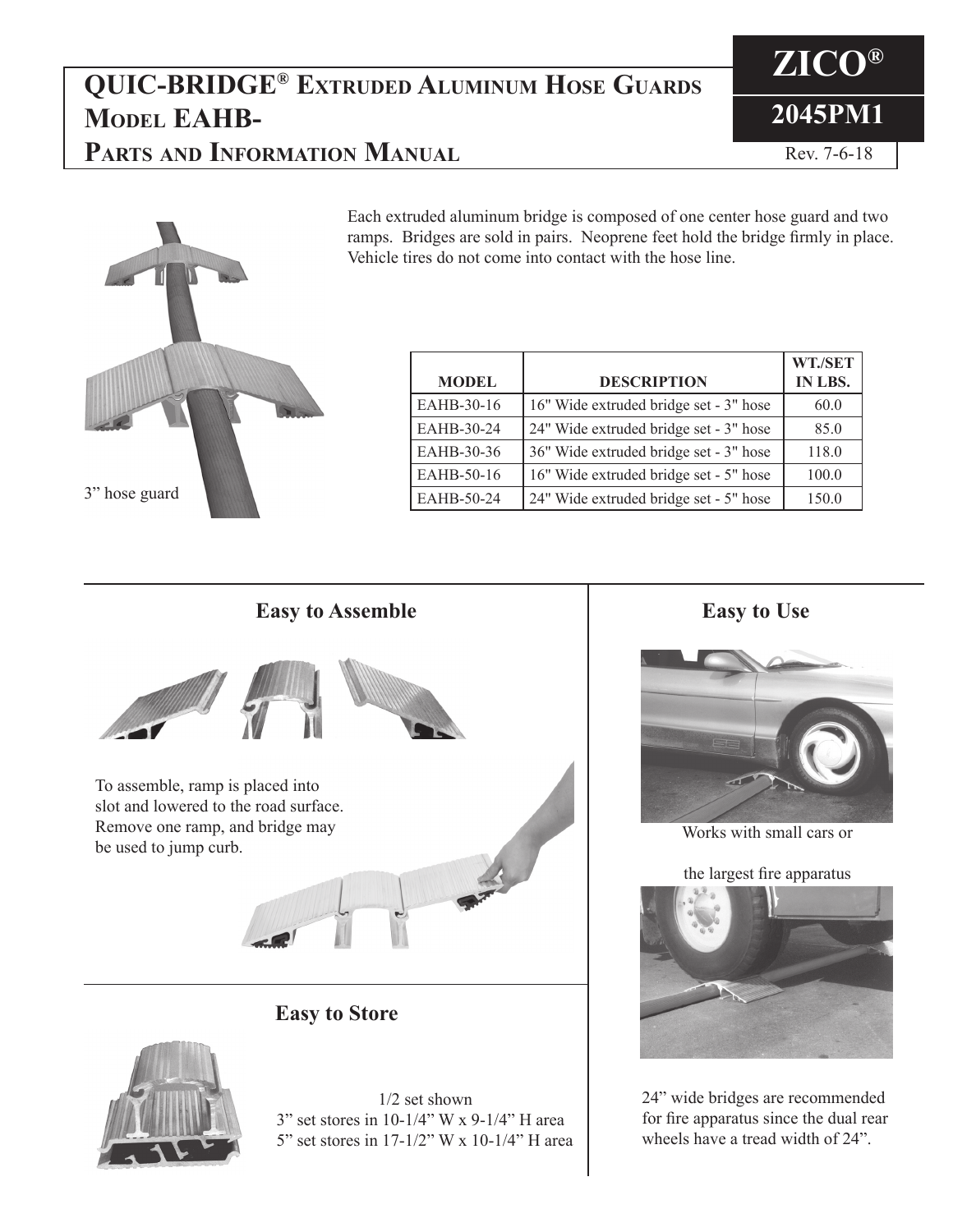

| ITEM | PN                       | DESCRIPTION                             | QTY. |
|------|--------------------------|-----------------------------------------|------|
|      |                          | 2045-155-102   HOSE RAMP, 16"           |      |
|      |                          | 2045-155-112   HOSE GUARD 03" X 16"     |      |
|      | 2045-155-122   FEET, 16" |                                         |      |
|      |                          | 2045-000-105   METAL LABEL, QUIC BRIDGE |      |
|      | 9120-101103              | DRIVE SCREW. #4                         |      |
|      |                          |                                         |      |

т

T

٦

# Model EAHB-30-16 **Model EAHB-30-16**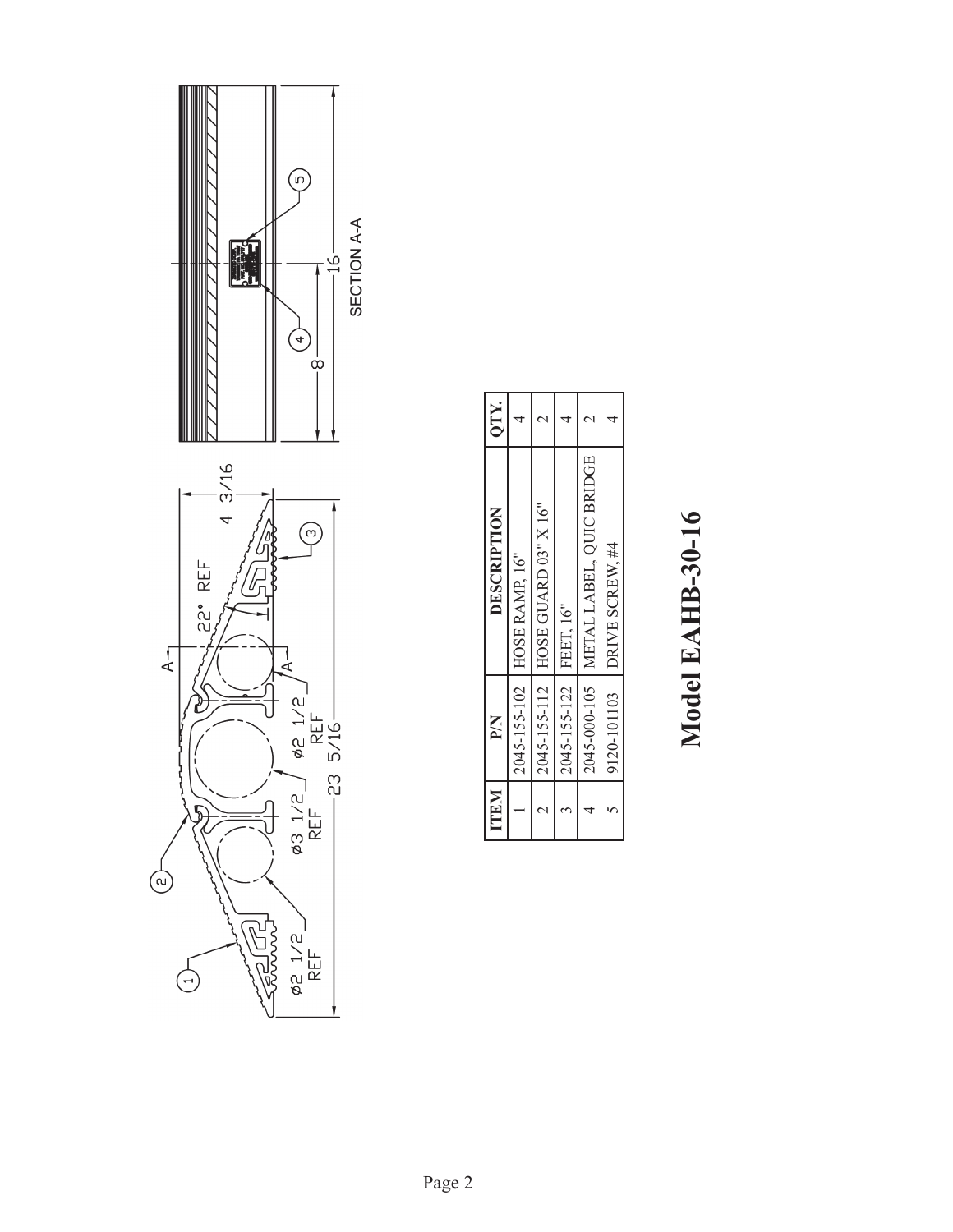# Model EAHB-30-24 **Model EAHB-30-24**

| ITEM | MA                     | DESCRIPTION                             | QTY. |
|------|------------------------|-----------------------------------------|------|
|      |                        | 2045-155-103 HOSE RAMP, 24"             |      |
|      |                        | 2045-155-113   HOSE GUARD 03" X 24"     |      |
|      | 2045-155-123 FEET, 24" |                                         |      |
|      |                        | 2045-000-105   METAL LABEL, QUIC BRIDGE |      |
|      | 9120-101103            | DRIVE SCREW. #4                         |      |
|      |                        |                                         |      |

٦

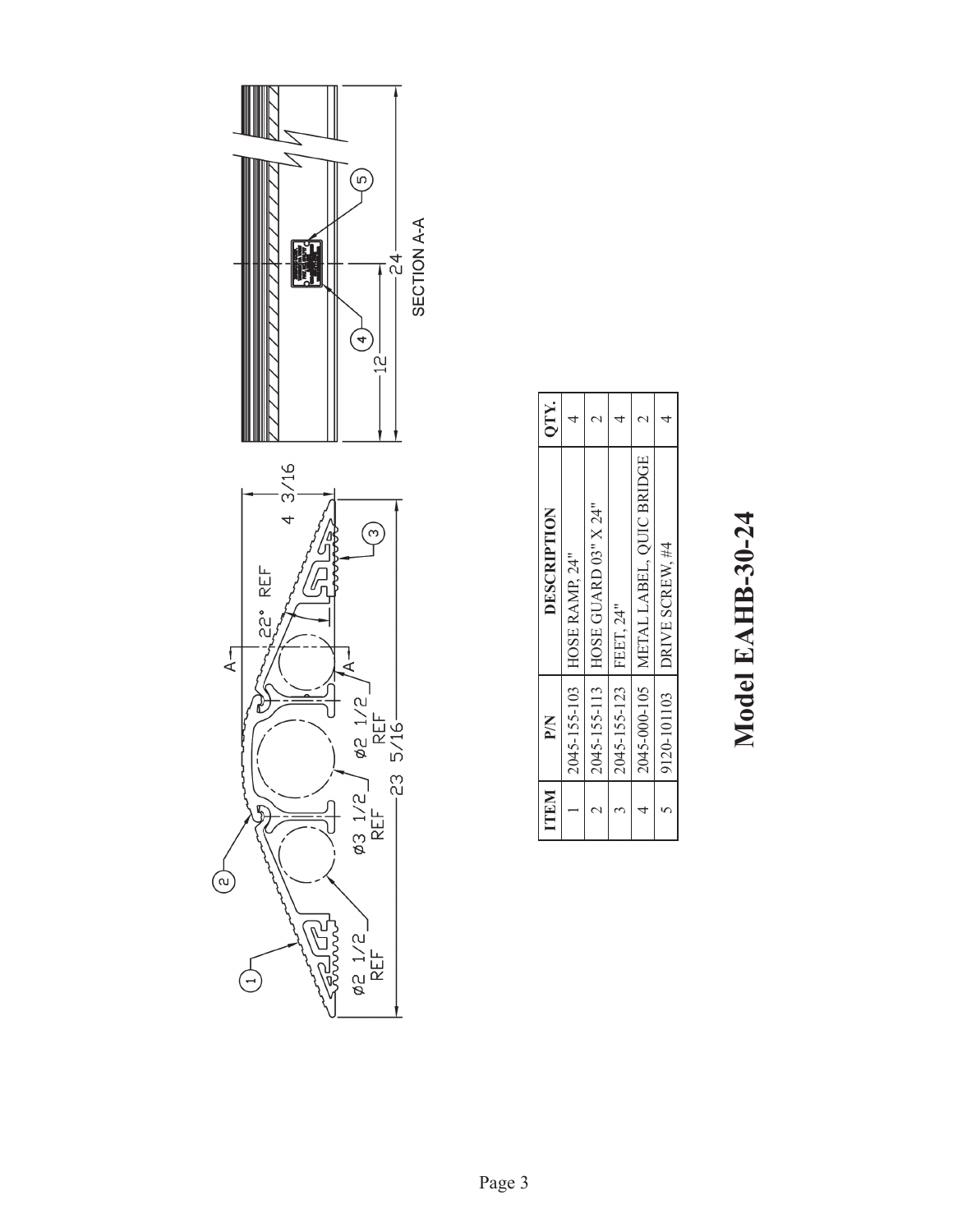

| ITEM | PN                     | DESCRIPTION                             | QTY. |
|------|------------------------|-----------------------------------------|------|
|      |                        | 2045-155-104   HOSE RAMP, 36"           |      |
|      |                        | 2045-155-114   HOSE GUARD 03" X 36"     |      |
|      | 2045-155-124 FEET, 36" |                                         |      |
|      |                        | 2045-000-105   METAL LABEL, QUIC BRIDGE |      |
|      | 9120-101103            | DRIVE SCREW. #4                         |      |
|      |                        |                                         |      |

Model EAHB-30-36 **Model EAHB-30-36**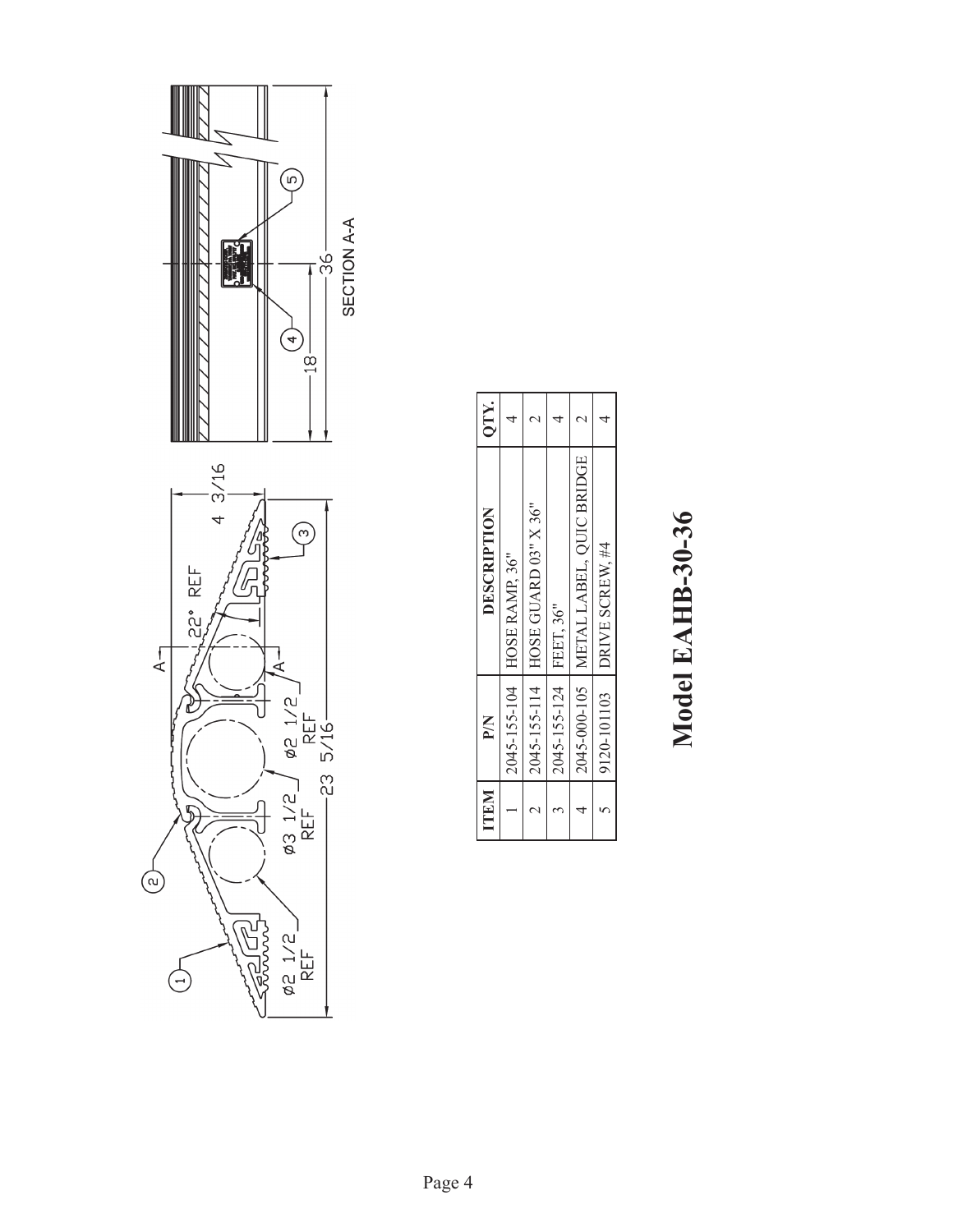

 $\circledcirc$ 

HIS

TIN

 $6\,5/16$ 

 $\odot$ 

 $\binom{5}{2}$ 

P

 $\bigoplus$ 

Ġ

 $\odot$ 

 $\overline{A}$ 

| ١                                   |
|-------------------------------------|
| Š                                   |
|                                     |
| Ĺ<br>ţ                              |
| e                                   |
| $\mathbf{r}$<br>l                   |
| <b>J</b><br>$\overline{\mathsf{d}}$ |
| $\overline{\mathbf{C}}$             |
| ē                                   |
|                                     |

| <b>ITEM</b> | $\mathbf{N}$           | <b>DESCRIPTION</b>                      | QTY |
|-------------|------------------------|-----------------------------------------|-----|
|             |                        | 2045-200-102   INTERMEDIATE RAMP, 16"   |     |
|             |                        | 2045-200-112 HOSE GUARD 05" X 16"       |     |
|             |                        | 2045-155-102   HOSE RAMP 16"            |     |
|             | 2045-155-122 FEET, 16" |                                         |     |
|             | 9125-132010            | #10-32 X 5/8 PAN HEAD PHIL              |     |
|             | 9114-101900            | #10 FLAT WASHER                         |     |
|             |                        | 2045-000-105   METAL LABEL, QUIC BRIDGE |     |
| $\propto$   | 9120-101103            | DRIVE SCREW, #4                         |     |
|             |                        |                                         |     |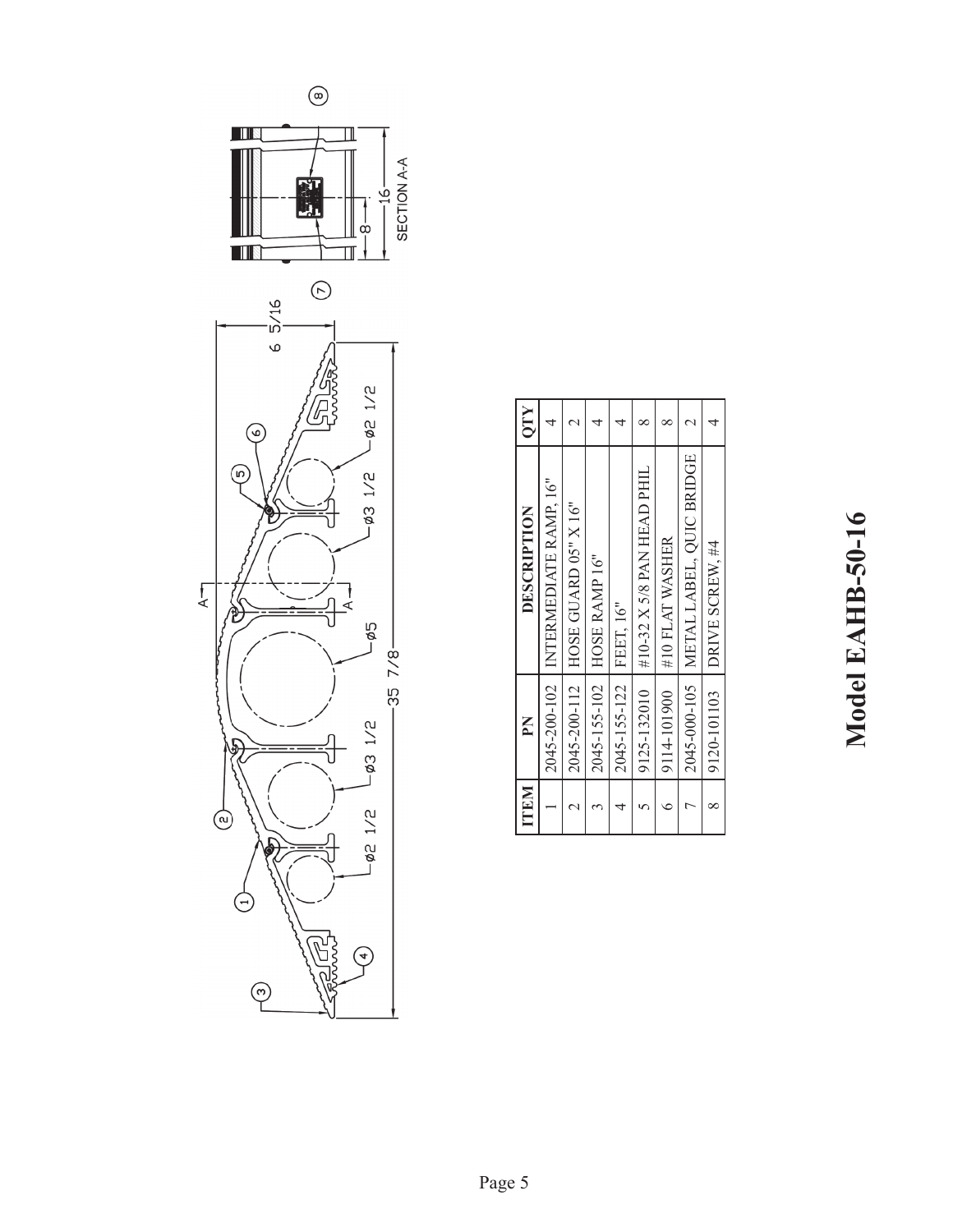

| <b>ITEM</b> | $\mathbf{N}$           | <b>DESCRIPTION</b>                    | <b>OTY</b> |
|-------------|------------------------|---------------------------------------|------------|
|             |                        | 2045-200-103   INTERMEDIATE RAMP, 24" |            |
|             |                        | 2045-200-113 HOSE GUARD 05" X 24"     |            |
|             |                        | 2045-155-103   HOSE RAMP 24"          |            |
|             | 2045-155-123 FEET, 24" |                                       |            |
|             | 9125-132010            | #10-32 X 5/8 PAN HEAD PHIL            |            |
|             | 9114-101900            | #10 FLAT WASHER                       |            |
|             | 2045-000-105           | METAL LABEL, QUIC BRIDGE              |            |
|             | 9120-101103            | DRIVE SCREW, #4                       | 4          |
|             |                        |                                       |            |

### Model EAHB-50-24 **Model EAHB-50-24**